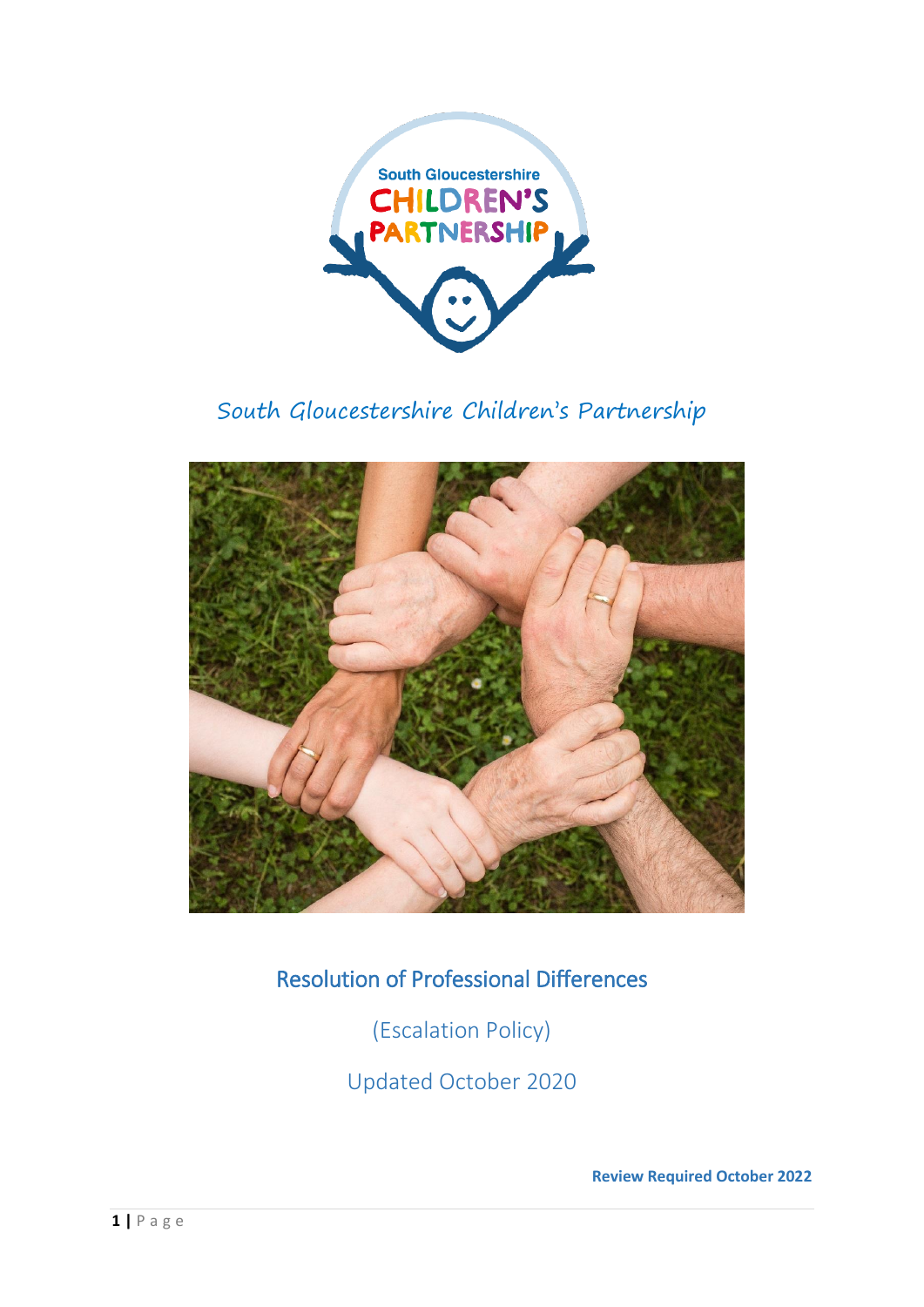### **Introduction**

The South Gloucestershire Children's Partnership (SGCP) believes that continual feedback is an important part of self-improvement and raising standards. Listening and responding to concerns and complaints enables us to adjust and improve services and systems. Providing a formal and clear way for concerns to be expressed and taken seriously is one way in which we can demonstrate our respect for our partners and stakeholders.

Challenge is a key part of effective and healthy multi-agency working and we would encourage all partner organisations to view and respond to challenges brought under this policy in a positive manner.

This policy aims to provide a clear mechanism for the resolution of professional differences in order to ensure a timely resolution that keeps focus on the needs of the child.

The policy is for use among all practitioners working both in the statutory and voluntary sector, who work with children and young people in South Gloucestershire.

All workers should feel able to challenge decision-making and to see this as their right and responsibility, in order to promote the best multi-agency practices, including safeguarding concerns.

This procedure provides workers with the means to raise concerns they have about decisions made by other professionals or services by avoiding professional differences that may hinder the progress of the child/family or put children at risk.

- $\checkmark$  Resolving the difficulties within and between organisations quickly and openly.
- $\checkmark$  Identifying problem areas in working together where there is a lack of clarity.
- $\checkmark$  Promoting effective resolutions by considering required amendments to organisational protocols and procedures.
- $\checkmark$  Resolution should be sought within the shortest timescale possible to ensure the child is protected and improved outcomes planned for. Concerns, and any outstanding disagreements, should be resolved at the lowest possible stage, however if a child is thought to be at risk of immediate harm discretion should be used as to which stage is initiated, and outstanding disagreements should be taken to a higher stage of the procedure quickly.
- $\checkmark$  The Strategic Safeguarding Manager at South Gloucestershire Council will ensure that all relevant agencies are informed of pertinent issues.

### **Timescales**

Concerns should always be resolved quickly, and this will be determined by the complexity of the issues. In all cases, the matter will be resolved as speedily as possible, and the primary focus will be on ensuring that the safety and welfare of the child concerned is assured whilst discussions take place.

From the outset of a concern being considered by any worker it should take no longer than **5 working days** for it to be either **resolved, or if not resolved, escalated** to stage 4.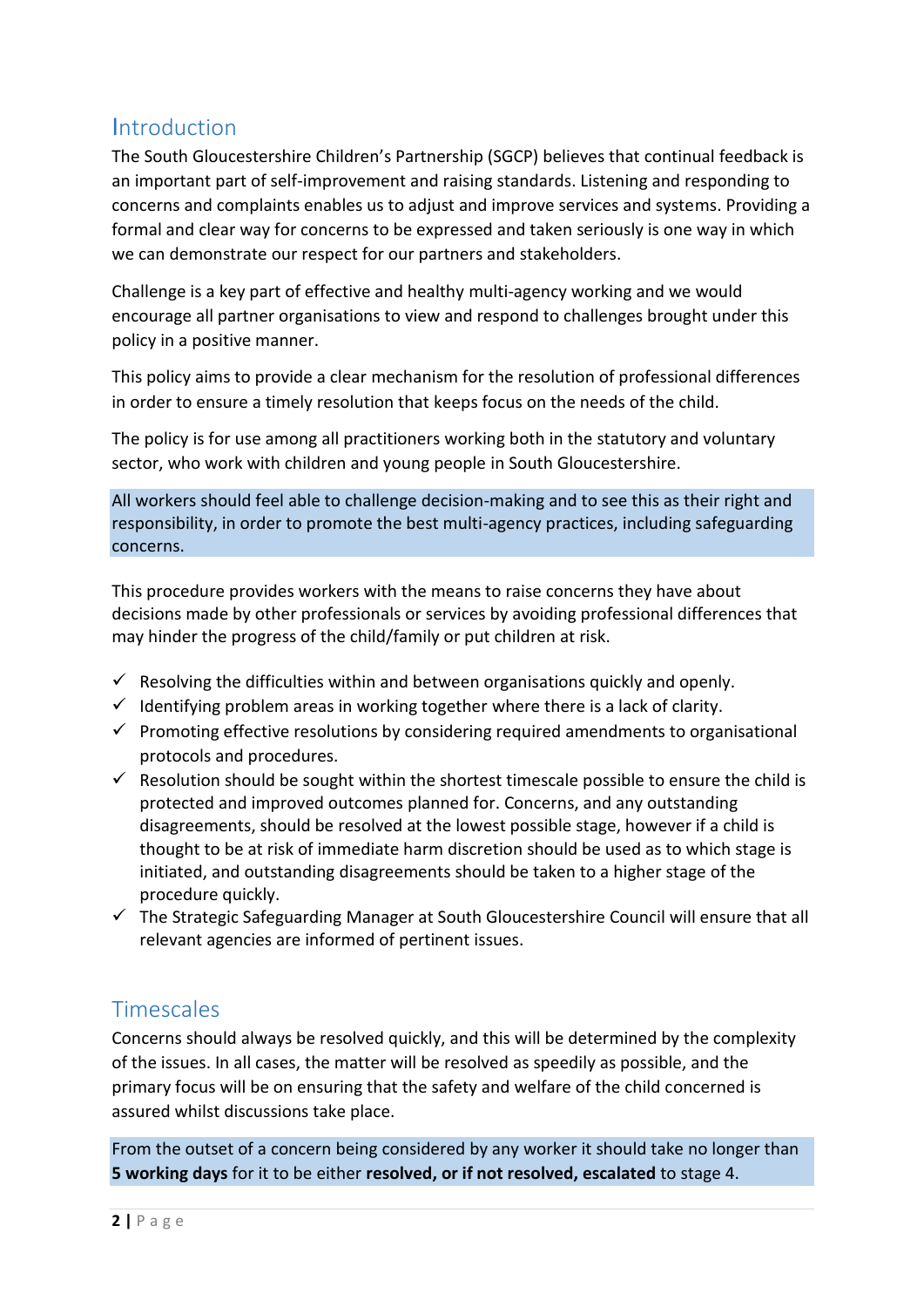### Expected Practice

At all stages of the process actions and decisions must be recorded in writing and shared with relevant personnel, to include the worker who raised the initial concern.

In particular this must include written confirmation between the parties about an agreed outcome of the disagreement and how any outstanding issues will be pursued.

Please use the **[Monitoring form](#page-7-0)** (Appendix Three) at stages 3 and 4.

It may be useful for a reflective debrief to be facilitated following some disputes in order to promote continuing good working relationships.

In order to find out who the appropriate manger or representative is of another service, please ask the practitioner, line manager or senior manager involved for who the next person would be and obtain contact details from them directly. ALL agencies MUST share this information with colleagues.

### Resolution Procedure

Stage 1- Identifying the concern – worker to worker and where necessary line manager to line manager

#### (Within 1 working day)

Initial attempts should be taken to resolve the problem at the lowest possible level. Any worker who feels that a decision or action is inappropriate, is not safe, or creates a significant issue, should initially attempt to resolve differences through discussion with the other practitioner(s) involved, unless the child, young person or adult is at immediate risk. This should be done within 24 hours.

The worker should evidence the nature and source of their concerns, and should keep a record of all discussions. It should be recognised that differences in status and/or experience may affect the confidence of some workers to pursue this unsupported.

They therefore may wish to consult with a supervisor or line manager to clarify their thinking in order to identify the problem; be specific as to what the disagreement is about; and develop actions that need to be taken as a result.

Where appropriate the worker should discuss the concerns directly with the other practitioner involved.

Where the practitioners are unable to resolve differences through discussion, each party must report the disagreement to their respective manager. Contact between the relevant managers should take place within 24 hours.

The purpose of this contact is to review the available information and to resolve the concern. Any action agreed should be fed back immediately to the relevant practitioners involved and the detail of the conflict and agreements reached should be recorded in the child's file.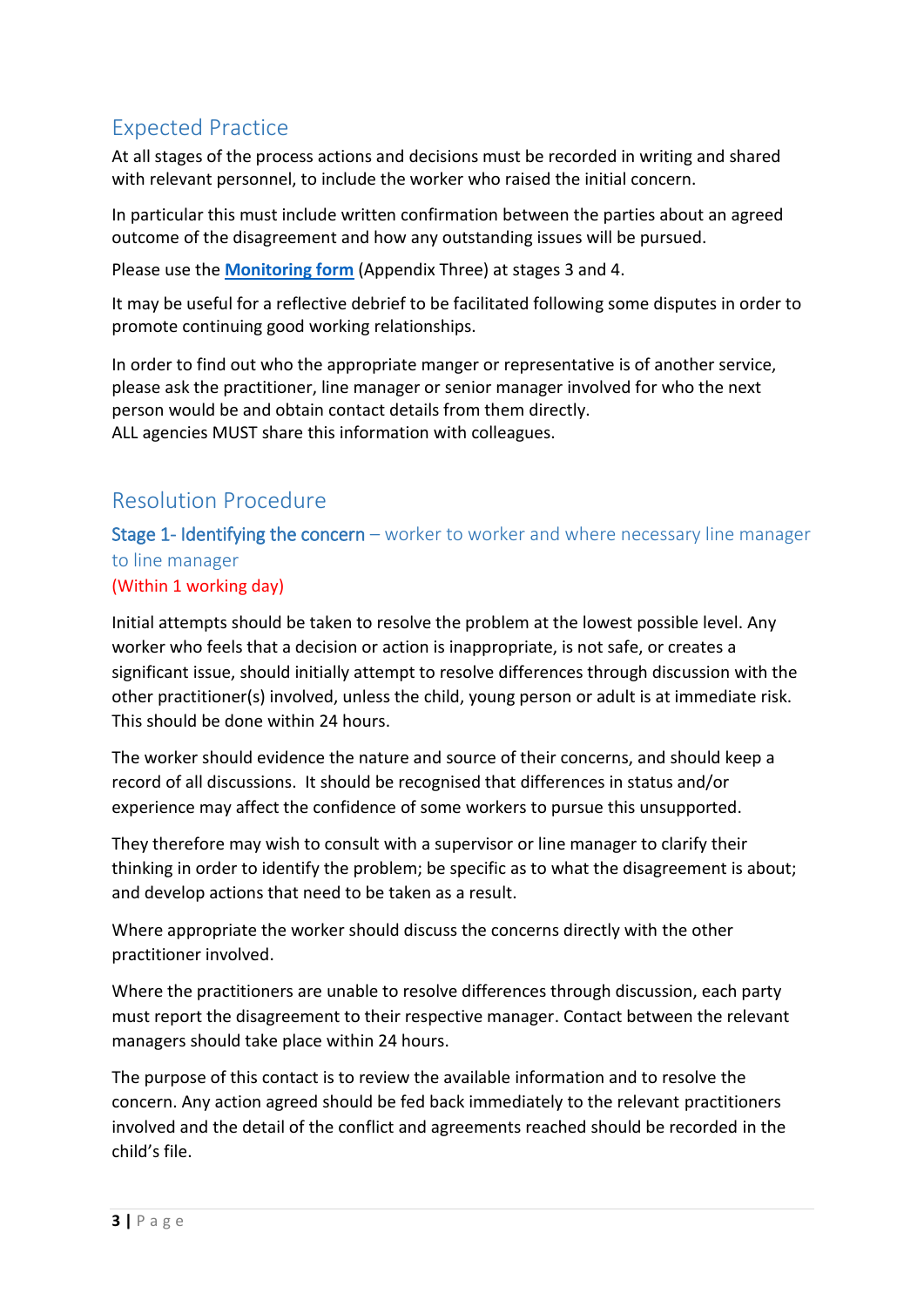#### Stage 2 – Discussing the concern between services or agencies – Second tier manager to manager (Within 2 working days)

Where it is not possible to resolve the matter at practitioner or front line management level, the matter should be referred without delay to second tier management level.

The issue will then be considered at second tier management level, with direct communication taking place at a second tier management level or with the designated professional or named professional for safeguarding within the individual agency. Every effort should be made to resolve the concerns that this level. The manager should record details of the communication and the resolution must be communicated to all parties in writing.

### Stage 3 – Raising concern between line management – senior manager to senior manager (Within 3 working days)

If unresolved, the problem should be referred to an appropriate level of management (see appendix one and two) within the organisation, who will discuss with the opposite or appropriate manager in the other organisation. These two managers must attempt to resolve the professional differences through discussion. Ultimately a decision will need to be reached where agencies agree a way forward where the interests of the child take precedence over a professional stalemate.

At this level disagreements should continue to be recorded in the case file and supervision notes in addition to the **'Monitoring Form'** being completed by the senior manager (appendix 3).

Disagreements at all meetings should be recorded by each respective organisation, and after the issue has been resolved the monitoring form must be sent both internally to the stage 4 representative of your own agency and also to the Strategic Safeguarding Service Manager, South Gloucestershire Council, who will ensure that it is distributed to all relevant agencies as required.

This is currently Catherine Boyce<sup>1</sup> 01454 868924 [Catherine.boyce@southglos.gov.uk](mailto:Catherine.boyce@southglos.gov.uk?subject=Escalation%20-Resolution%20of%20Professional%20Differences)

#### Stage 4 – Refer concern to Children's Partnership Executive (SGCP) (Within 5 working days)

If the problem is still not resolved, the matter should be referred to the Children's Partnership Executive. Contact for the Executive is via [Catherine Boyce](mailto:cathreine.boyce@southglos.gov.uk?subject=Resolution%20of%20Professional%20Differences%20-%20STAGE%204)

The executive will consider whether the matter can be resolved through mediation or should be considered by SGCP Resolution Panel.

**.** 

<sup>1</sup> Correct as of Oct 2020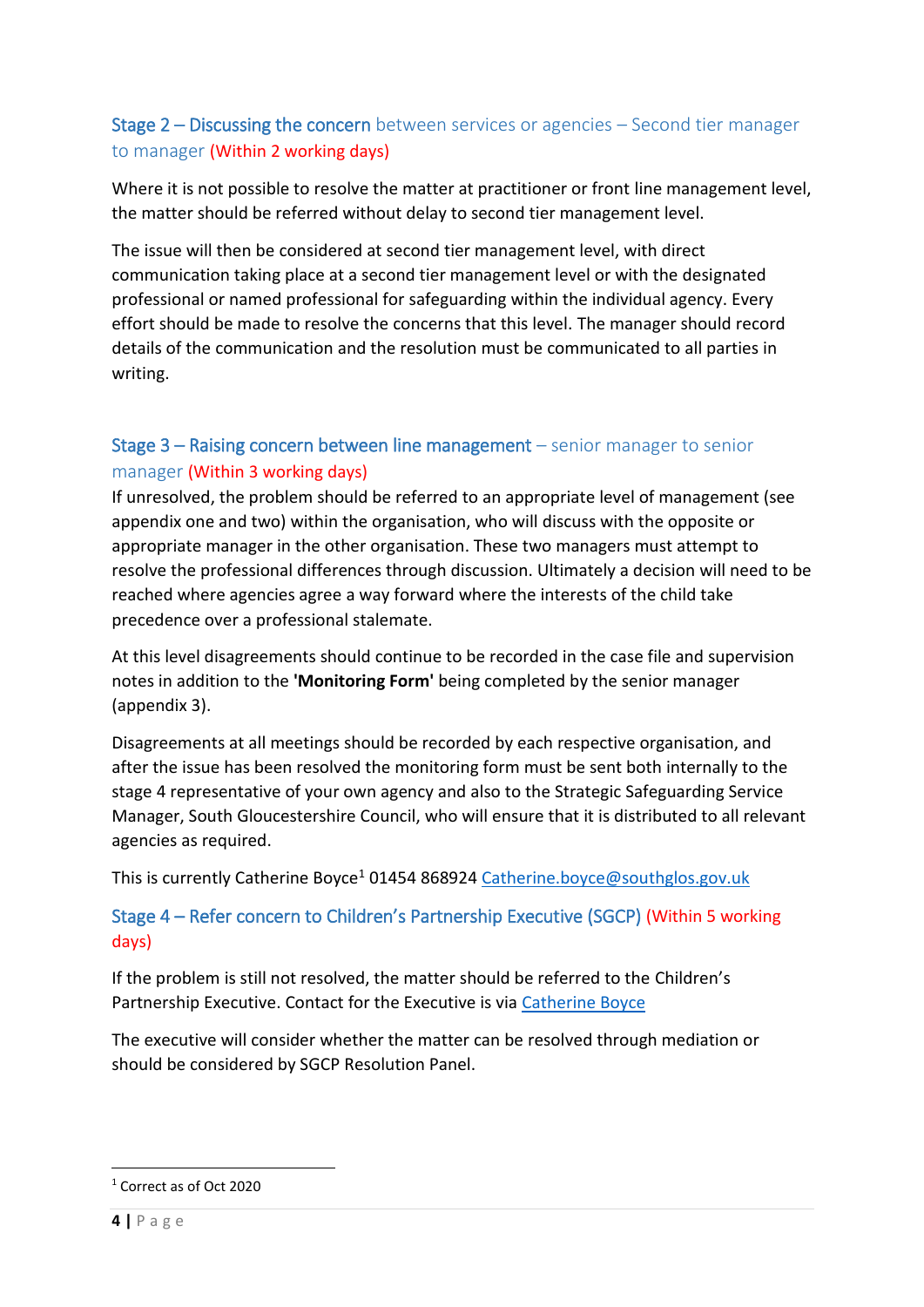Mediation will be offered as soon as possible bearing in mind the impact on the child or young person. **The decision reached in mediation is final and binding on the agencies concerned.**

In more complex matters a SGCP Resolution Panel will meet. The Panel must consist of representatives of the three agencies who are members of the Executive and will include those agencies involved in the dispute.

The Panel will receive representation from those concerned in the dispute and make a decision as to the next course of action.

**The decision of the Panel is final and binding on all organisations involved.**

It is important that professional differences do not impact on the **child's safety** and/or **communication** between practitioners/agencies, or their ability to work in the best interests of the child/young person.

We must promote **a "blame free" culture** that allows us to learn from our mistakes and so improve our services and their delivery.

Use of the process for the resolution of professional differences should be seen as **a positive opportunity to learn.**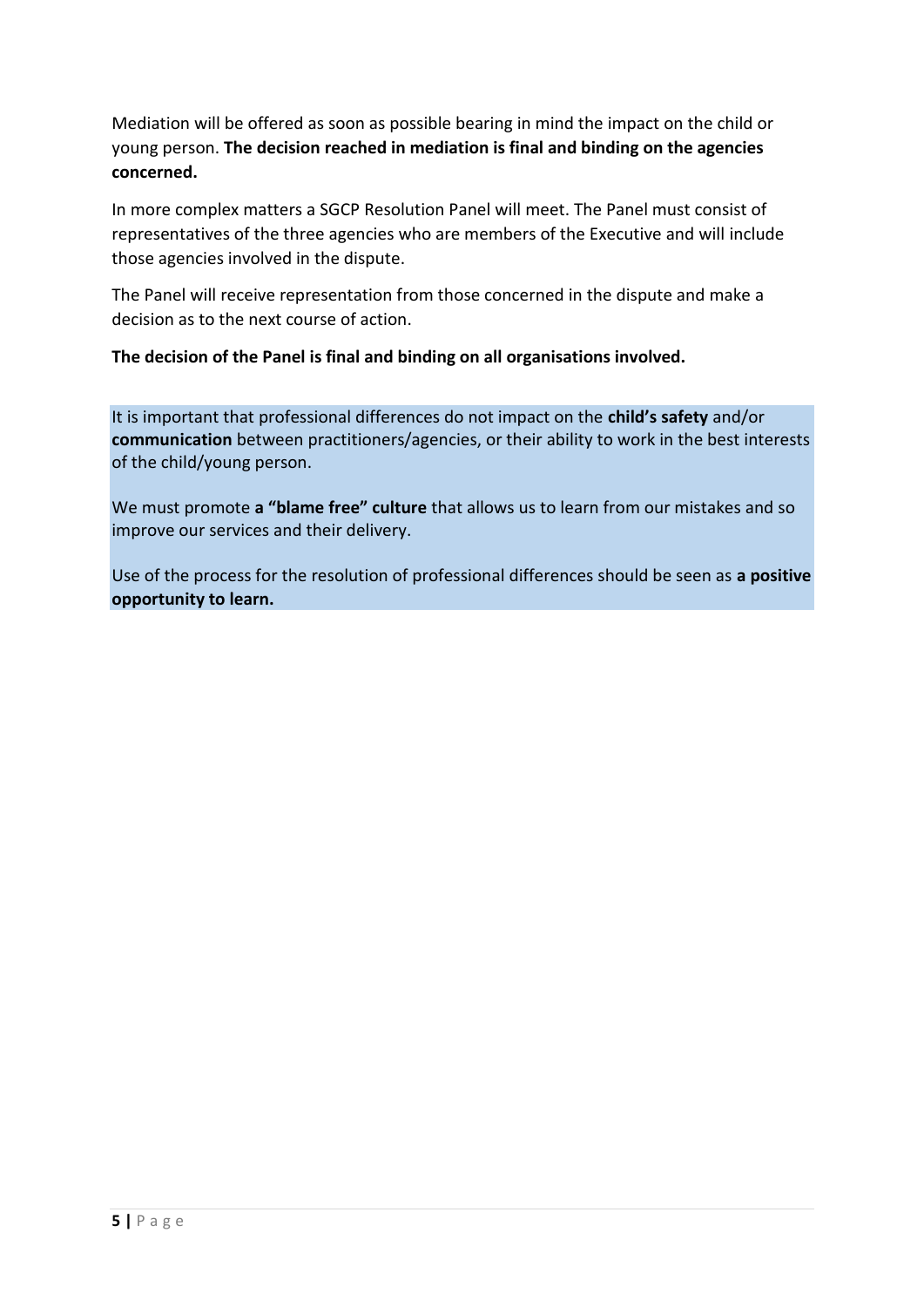## Appendix One – Flowchart for Resolution of Professional Differences



In all cases, the matter should be resolved as speedily as possible, and the primary focus will be on ensuring that the safety and welfare of the child is assured whilst discussions take place.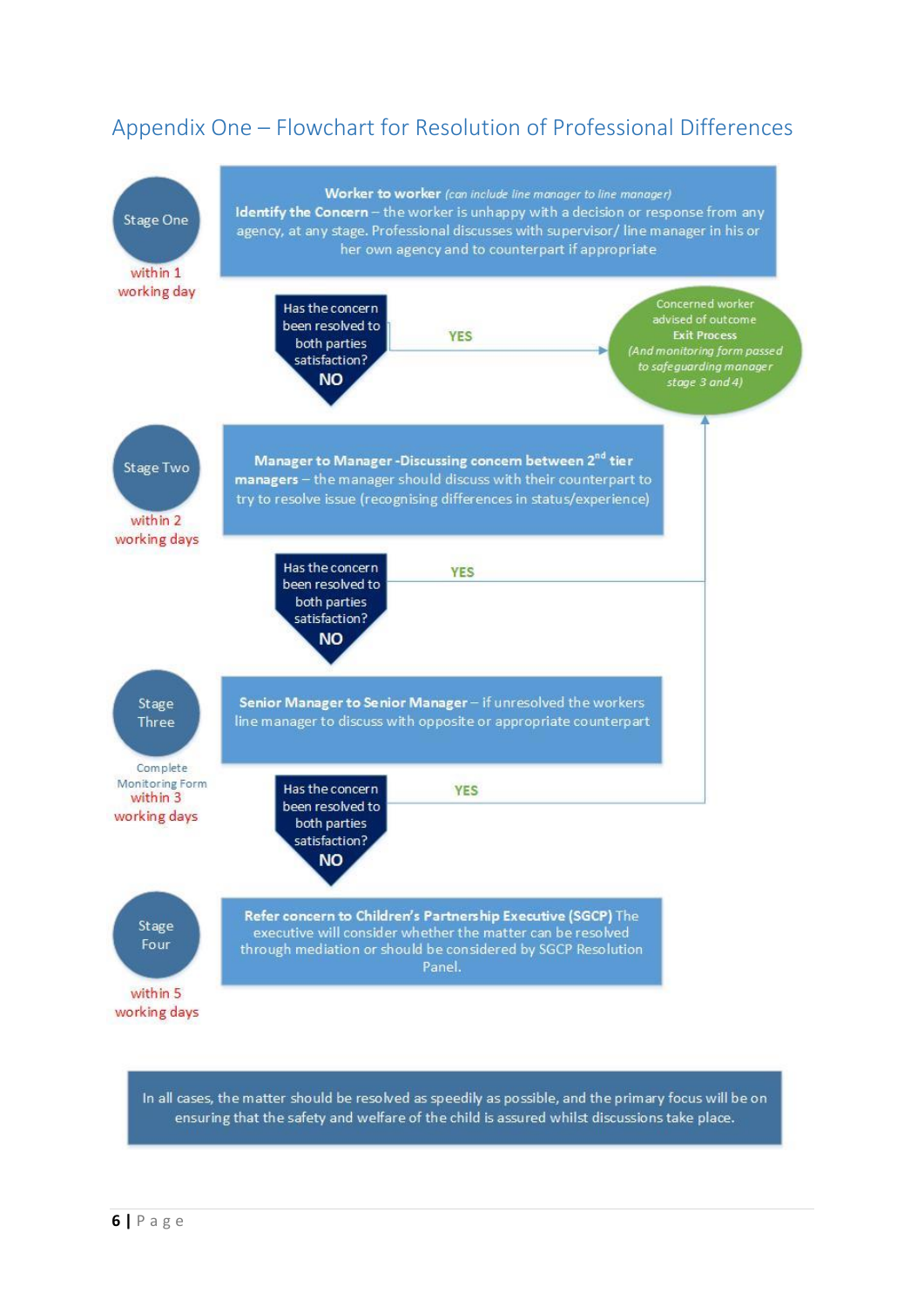## Appendix Two – Indicative Structure for the resolution of professional differences

| <b>Stage</b>                         | <b>Local Authority</b>                                          | <b>Schools</b>                                                                            | Health Care -<br><b>Secondary Care</b>                                                                     | <b>Health Care -</b><br><b>Primary Care</b>         | <b>Voluntary Sector</b>                                                              | <b>Police</b>                                                                                                                                                                           |
|--------------------------------------|-----------------------------------------------------------------|-------------------------------------------------------------------------------------------|------------------------------------------------------------------------------------------------------------|-----------------------------------------------------|--------------------------------------------------------------------------------------|-----------------------------------------------------------------------------------------------------------------------------------------------------------------------------------------|
| One                                  | Practitioner<br>And Line<br>Manager                             | Staff member<br>and line manager                                                          | Practitioner and<br>line manager                                                                           | Practitioner<br>and partners or<br>practice manager | <b>Practitioner and Line</b><br>Manager                                              | Staff member /Police<br><b>Officer and Detective</b><br>Sergeant                                                                                                                        |
| Two                                  | Line manager<br>and Team<br>Manager                             | Line manager<br>and Head Teacher                                                          | Line manager and<br><b>Child Protection</b><br>Safeguarding Lead<br>or Supervisor                          | Partners or<br>practice manager                     | Line Manager and<br>Safeguarding lead or<br>more senior<br>manager                   | Detective Sergeant<br>and SCU Manager<br>/Detective Chief<br>Inspector/Detective<br>Inspector                                                                                           |
| <b>Three</b>                         | Team manager<br>and Service<br>Manager                          | <b>Head Teacher</b><br>and Chair of<br>governors/Board<br>of directors                    | <b>Child Protection</b><br>Safeguarding Lead<br>or supervisor and<br>Safeguarding<br>Named<br>Professional | <b>NHS England</b><br>Clinical<br>Governance        | Senior manager and<br>Service or<br>Organisation<br>Director (so for<br>example CEO) | <b>SCU Manager</b><br>/Detective Chief<br>Inspector/Detective<br>Inspector and Head of<br>Victim Care,<br>Safeguarding and<br>Vulnerability/D/Supt<br><b>Crimes Against</b><br>Children |
| <b>Four</b><br><b>Executive plus</b> | Head of<br>Integrated<br>Children's<br>Services and<br>SGCP rep | Chair of<br>Governors/Board<br>of Directors and<br>Head of Education<br>Learning & Skills | Safeguarding<br>Named<br>Professional and<br>Safeguarding<br><b>Designated Doctor</b><br>or Nurse          | <b>SGCP Exec Rep</b>                                | Director/CEO                                                                         | Head of Victim Care,<br>Safeguarding and<br>Vulnerability/D/Supt<br><b>Crimes Against</b><br>Children and SGCP<br>representative                                                        |